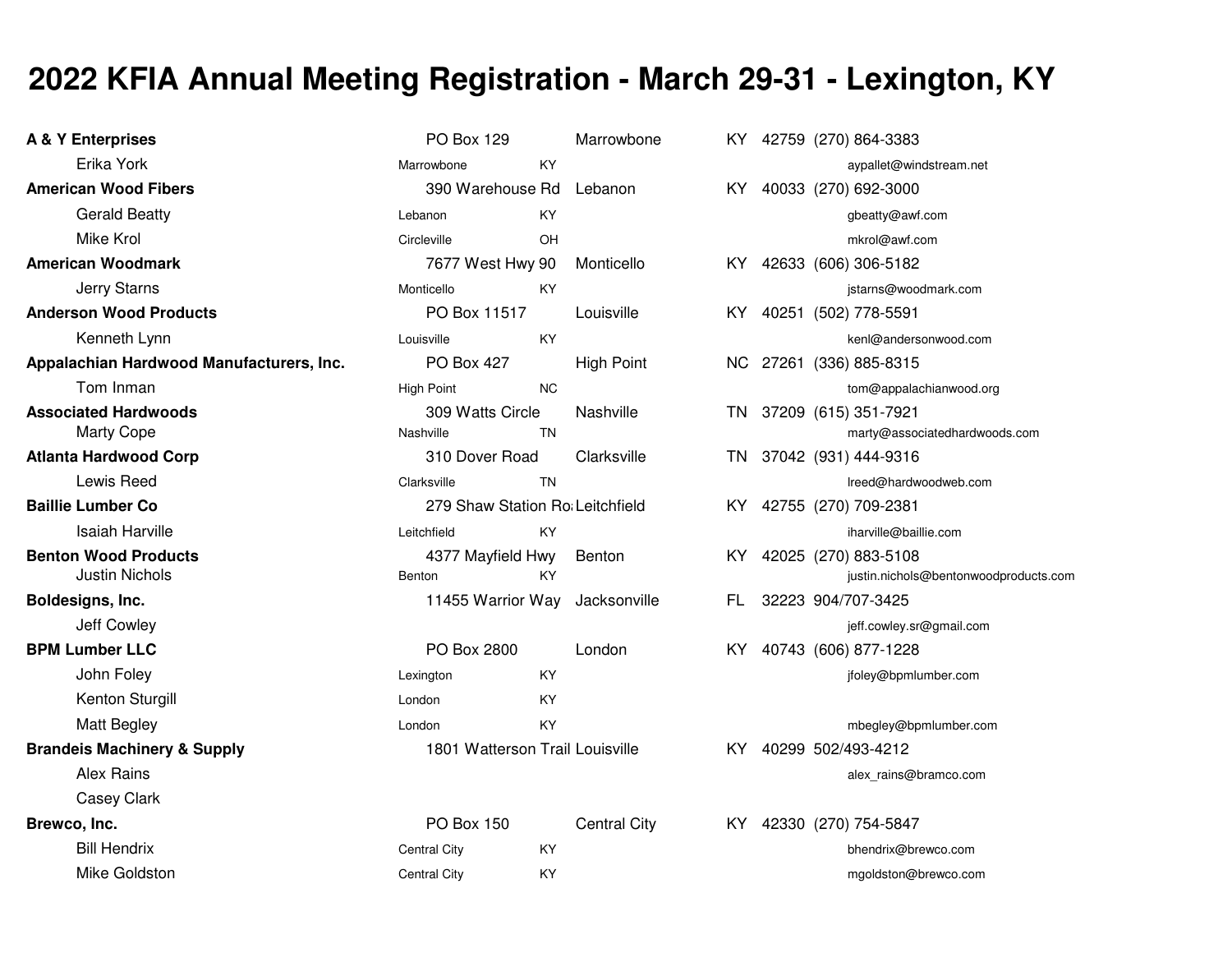## **Bridgewater Logging**

| Sara Bridgewater                       | Nicholasville                   | KY.       |                |     | sarabridge76@gmail.com   |
|----------------------------------------|---------------------------------|-----------|----------------|-----|--------------------------|
| <b>Brock Enterprises LLC</b>           | PO Box 333                      |           | Mayking        |     | KY 41837 (859) 338-7193  |
| Amy Brock                              | Mayking                         | KY        |                |     |                          |
| <b>Brandon Brock</b>                   | Mayking                         | KY.       |                |     | bbrock23enterprises@gm   |
| Brunner Hildebrand Lumber Dry Kiln Co. | PO Box 210289                   |           | Nashville      |     | TN 37221 615/469-0724    |
| <b>Andreas Mueller</b>                 |                                 |           |                |     | jos.aandestegge@brunne   |
| C.B. Goodman & Sons Lbr.               | 8574 State Rt. 131              |           | Hickory        |     | KY 42051 (270) 658-3193  |
| Tony Goodman, Past KFIA President      | Hickory                         | KY        |                |     | tony.goodman@wk.net      |
| <b>Central KY Forest Mgmt.</b>         | 301 Stanford Ave                |           | Danville       |     | KY 40422 (859) 516-1415  |
| Chris Will                             | Danville                        | KY.       |                |     | chris@ckfm.consulting    |
| Charles F. Shiels & Co.                | 1301 West 8th Street Cincinnati |           |                |     | OH 45203 (513) 241-0239  |
| <b>Marc Shiels</b>                     | Cincinnati                      | OH        |                |     | 1buck@shielslumber.con   |
| <b>Classic American Hardwoods</b>      | 1245 N. 7th Street              |           | Memphis        |     | TN 38107 (901) 496-4843  |
| Heath Long                             | Memphis                         | ΤN        |                |     | hlong@cahmemphis.com     |
| <b>Community Playthings</b>            | 1001 Broadway                   |           | Espus          |     | NY 12429 (724) 570-9772  |
| Jon Marchant                           | Esopus                          | NY.       |                |     | jonmarchant@ccimail.cor  |
| <b>Community Products, LLC</b>         | 151 Browne Dr                   |           | Walden         |     | NY 12586 (845) 475-5020  |
| Hans Voll                              | Walden                          | <b>NY</b> |                |     | hansvoll@ccimail.com     |
| Corley Mfg. Co.                        | PO Box 471                      |           | Chattanooga    |     | TN 37401 919/270-2464    |
| Jim Burris                             |                                 |           |                |     | jimburris@corleymfg.com  |
| <b>Courtney Timber Harvesting</b>      | 88 Scott Rd                     |           | Greenville     |     | KY 42345 (270) 338-0382  |
| Charles Courtney, II                   | Greenville                      | KY        |                |     | courtney2th@gmail.com    |
| <b>Cumberland Cooperage LLC</b>        | 1805 Hwy 3434                   |           | East Bernstadt | KY. | 40729 (606) 843-2740     |
| Troy Lovegrove                         | East Bernstadt                  | KY        |                |     | troy@robinsonstave.com   |
| <b>William Larkey</b>                  | East Bernstadt                  | KY        |                |     | william@robinsonstave.co |
| Zack Grigsby                           | East Bernstadt                  |           |                |     |                          |
| D & M Forestry                         | 600 Marseille Blvd              |           | Winchester     |     | KY 40391 (859) 771-0453  |
| Dick Brantigan                         | Winchester                      | KY        |                |     | dick@dmforest.com        |
| DMSi / eLIMBS                          | 17002 Macy Street StOmaha       |           |                |     | NE 68118 402/330-6620    |
| <b>Andy Nuffer</b>                     |                                 |           |                |     | anuffer@dmsi.com         |
| <b>Domtar Paper Co., LLC</b>           | <b>PO Box 130</b>               |           | Hawesville     |     | KY 42348 (270) 927-7214  |
| Dan Allard, KFIA President             | Hawesville                      | KY        |                |     | daniel.allard@domtar.cor |
| Kevin Tudor                            | Mt. Sterling                    | KY        |                |     |                          |
| Russell Cunningham                     | Hawesville                      | KY        |                |     |                          |
|                                        |                                 |           |                |     |                          |

| er                    | Nicholasville                   | KY.       |                       |    | sarabridge76@gmail.com                 |
|-----------------------|---------------------------------|-----------|-----------------------|----|----------------------------------------|
| Ć                     | PO Box 333                      |           | Mayking               |    | KY 41837 (859) 338-7193                |
|                       | Mayking                         | KY        |                       |    |                                        |
|                       | Mayking                         | KY        |                       |    | bbrock23enterprises@gmail.com          |
| umber Dry Kiln Co.    | PO Box 210289                   |           | Nashville             |    | TN 37221 615/469-0724                  |
|                       |                                 |           |                       |    | jos.aandestegge@brunner-hildebrand.com |
| s Lbr.                | 8574 State Rt. 131              |           | Hickory               |    | KY 42051 (270) 658-3193                |
| , Past KFIA President | Hickory                         | KY        |                       |    | tony.goodman@wk.net                    |
| mt.                   | 301 Stanford Ave                |           | Danville              |    | KY 40422 (859) 516-1415                |
|                       | Danville                        | KY        |                       |    | chris@ckfm.consulting                  |
| ٥.                    | 1301 West 8th Street Cincinnati |           |                       |    | OH 45203 (513) 241-0239                |
|                       | Cincinnati                      | <b>OH</b> |                       |    | 1buck@shielslumber.com                 |
| dwoods                | 1245 N. 7th Street              |           | Memphis               |    | TN 38107 (901) 496-4843                |
|                       | Memphis                         | TN        |                       |    | hlong@cahmemphis.com                   |
| S                     | 1001 Broadway                   |           | Espus                 |    | NY 12429 (724) 570-9772                |
|                       | Esopus                          | <b>NY</b> |                       |    | jonmarchant@ccimail.com                |
| , LLC                 | 151 Browne Dr                   |           | Walden                |    | NY 12586 (845) 475-5020                |
|                       | Walden                          | <b>NY</b> |                       |    | hansvoll@ccimail.com                   |
|                       | PO Box 471                      |           | Chattanooga           | TN | 37401 919/270-2464                     |
|                       |                                 |           |                       |    | jimburris@corleymfg.com                |
| vesting               | 88 Scott Rd                     |           | Greenville            |    | KY 42345 (270) 338-0382                |
| ey, II                | Greenville                      | KY        |                       |    | courtney2th@gmail.com                  |
| ge LLC                | 1805 Hwy 3434                   |           | <b>East Bernstadt</b> |    | KY 40729 (606) 843-2740                |
|                       | East Bernstadt                  | <b>KY</b> |                       |    | troy@robinsonstave.com                 |
|                       | East Bernstadt                  | KY        |                       |    | william@robinsonstave.com              |
|                       | East Bernstadt                  |           |                       |    |                                        |
|                       | 600 Marseille Blvd              |           | Winchester            |    | KY 40391 (859) 771-0453                |
|                       | Winchester                      | KY        |                       |    | dick@dmforest.com                      |
|                       | 17002 Macy Street StOmaha       |           |                       |    | NE 68118 402/330-6620                  |
|                       |                                 |           |                       |    | anuffer@dmsi.com                       |
| C                     | PO Box 130                      |           | Hawesville            |    | KY 42348 (270) 927-7214                |
| A President           | Hawesville                      | <b>KY</b> |                       |    |                                        |
|                       |                                 |           |                       |    | daniel.allard@domtar.com               |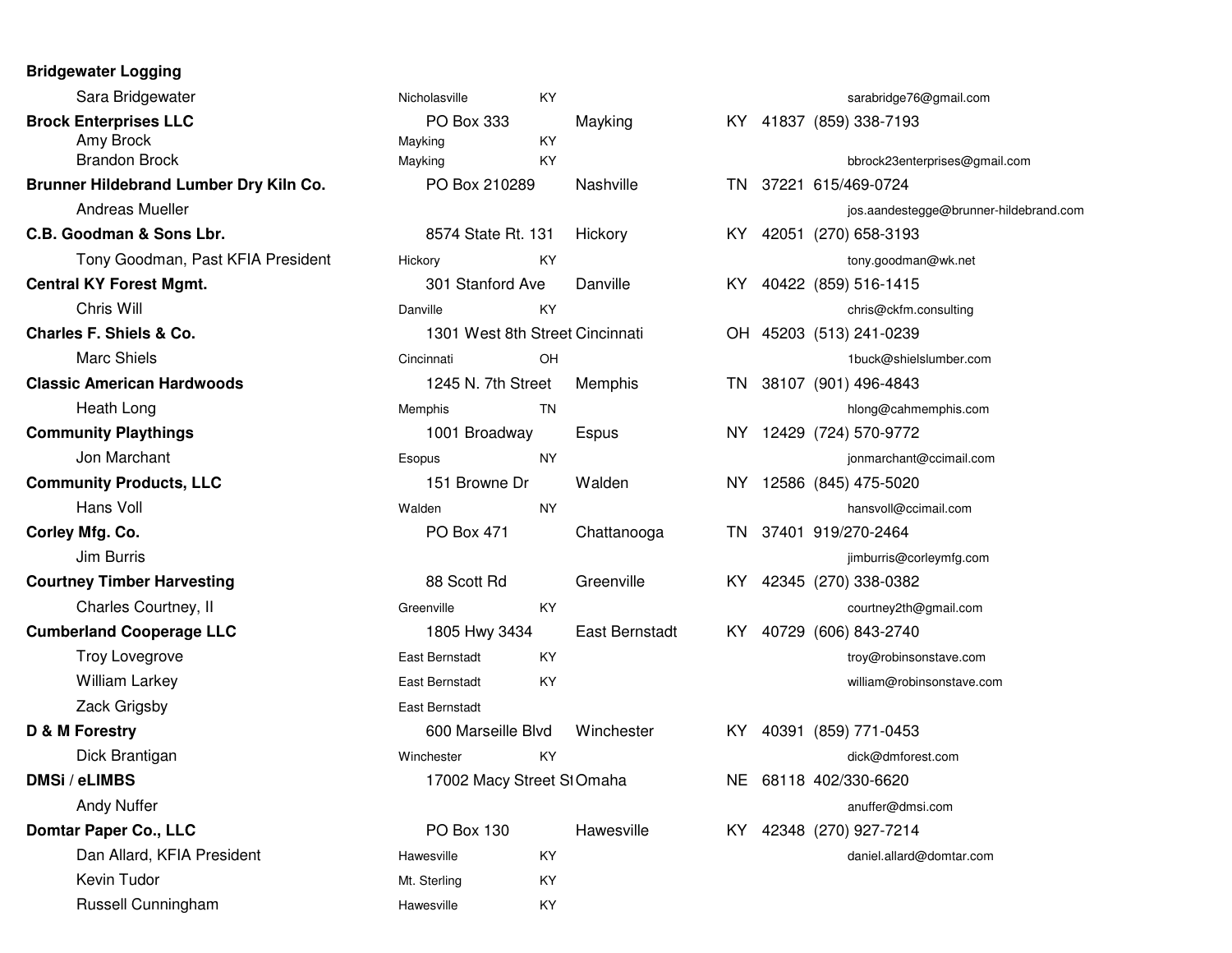| <b>Downey Consulting, LLC</b>                                              | 3798 Parkersburg Ro Reedy                  |    |                                  |      | WV 25270 (304) 532-1134                              |
|----------------------------------------------------------------------------|--------------------------------------------|----|----------------------------------|------|------------------------------------------------------|
| <b>Buddy Downey</b>                                                        | <b>WV</b><br>Reedy                         |    |                                  |      | wgdowney.consulting@gmail.com                        |
| Dunaway Timber Co., Inc.                                                   | PO Box 157                                 |    | Fordsville                       | KY I | 42343 (270) 276-3367                                 |
| Henry Christ, Past KFIA President                                          | Fordsville                                 | KY |                                  |      | Henry@dunawaytimber.com                              |
| Aaron Brown                                                                | Fordsville                                 | KY |                                  |      |                                                      |
| <b>BreAnna Brown</b>                                                       | Fordsville                                 | KY |                                  |      |                                                      |
| <b>Charlotte Brown</b>                                                     | Fordsville                                 | KY |                                  |      |                                                      |
| Jackson Brown                                                              | Fordsville                                 | KY |                                  |      |                                                      |
| <b>Cole Christ</b>                                                         | Fordsville                                 | KY |                                  |      |                                                      |
| <b>Gavin Christ</b>                                                        | Fordsville                                 | KY |                                  |      |                                                      |
| James Hazelwood                                                            | Fordsville                                 | KY |                                  |      |                                                      |
| John Williams                                                              | Fordsville                                 | KY |                                  |      |                                                      |
| <b>Kay Christ</b>                                                          | Fordsville                                 | KY |                                  |      |                                                      |
| Megan Brown                                                                | Fordsville                                 | KY |                                  |      |                                                      |
| <b>Ryan Christ</b>                                                         | Fordsville                                 | KY |                                  |      |                                                      |
| <b>Duraflame East, LLC</b>                                                 | PO Box 1404                                |    | Somerset                         |      | KY 42502 (606) 451-9174                              |
| Mike Gomes                                                                 | Somerset                                   | KY |                                  |      | mgomes@duraflame.com                                 |
| Eagle Lumber Co. LLC                                                       | 2195 Gabe Road                             |    | Greensburg                       | KY.  | 42743 (270) 405-6424                                 |
| Josh Peachey                                                               | Greensburg                                 | KY |                                  |      | qualitypallet@ibyfax.com                             |
| Paul Peachey                                                               | Greensburg                                 | KY |                                  |      |                                                      |
| Jay Scantland                                                              | Greensburg                                 | KY |                                  |      |                                                      |
| Jeremy Peachey                                                             | Greensburg                                 | KY |                                  |      |                                                      |
| Eagle Machinery & Supply, Inc.<br><b>Bob Hurst</b>                         | 422 Dutch Valley Driv Sugarcreek           |    |                                  |      | OH 44681 330/852-1300<br>bob.hurst@eaglemachines.com |
| <b>East Ohio Lumber</b>                                                    | PO Box 126                                 |    | Salineville                      |      | OH 43945 (330) 679-2394                              |
| <b>Travis Bach</b>                                                         | Salineville                                | OH |                                  |      | travis@eastohiolumber.com                            |
| <b>EEC-Dept. of Natural Resources</b><br>David Fields, Deputy Commissioner | 300 Sower Blvd, 2nd Frankfort<br>Frankfort | ΚY |                                  | KY.  | 40601 (502) 782-0817<br>davidk.fields@ky.gov         |
| <b>Elk Cave Farm</b>                                                       |                                            |    | 1060 Minors Branch Gravel Switch | KY   | (859) 324-9324                                       |
| Marie Taylor                                                               | <b>Gravel Switch</b>                       | KY |                                  |      | mtaylorangus@gmail.com                               |
| Martha Taylor                                                              | <b>Gravel Switch</b>                       | KY |                                  |      |                                                      |
| Scott Taylor                                                               | <b>Gravel Switch</b>                       | KY |                                  |      |                                                      |
| <b>Steve Taylor</b>                                                        | <b>Gravel Switch</b>                       | KY |                                  |      |                                                      |
| Farrow Lumber Co.                                                          | PO Box 547                                 |    | Cairo                            | IL   | 62914 (270) 328-8203                                 |
| Damon Bevins                                                               | Cairo                                      | Ш  |                                  |      | damon@farrowlumber.com                               |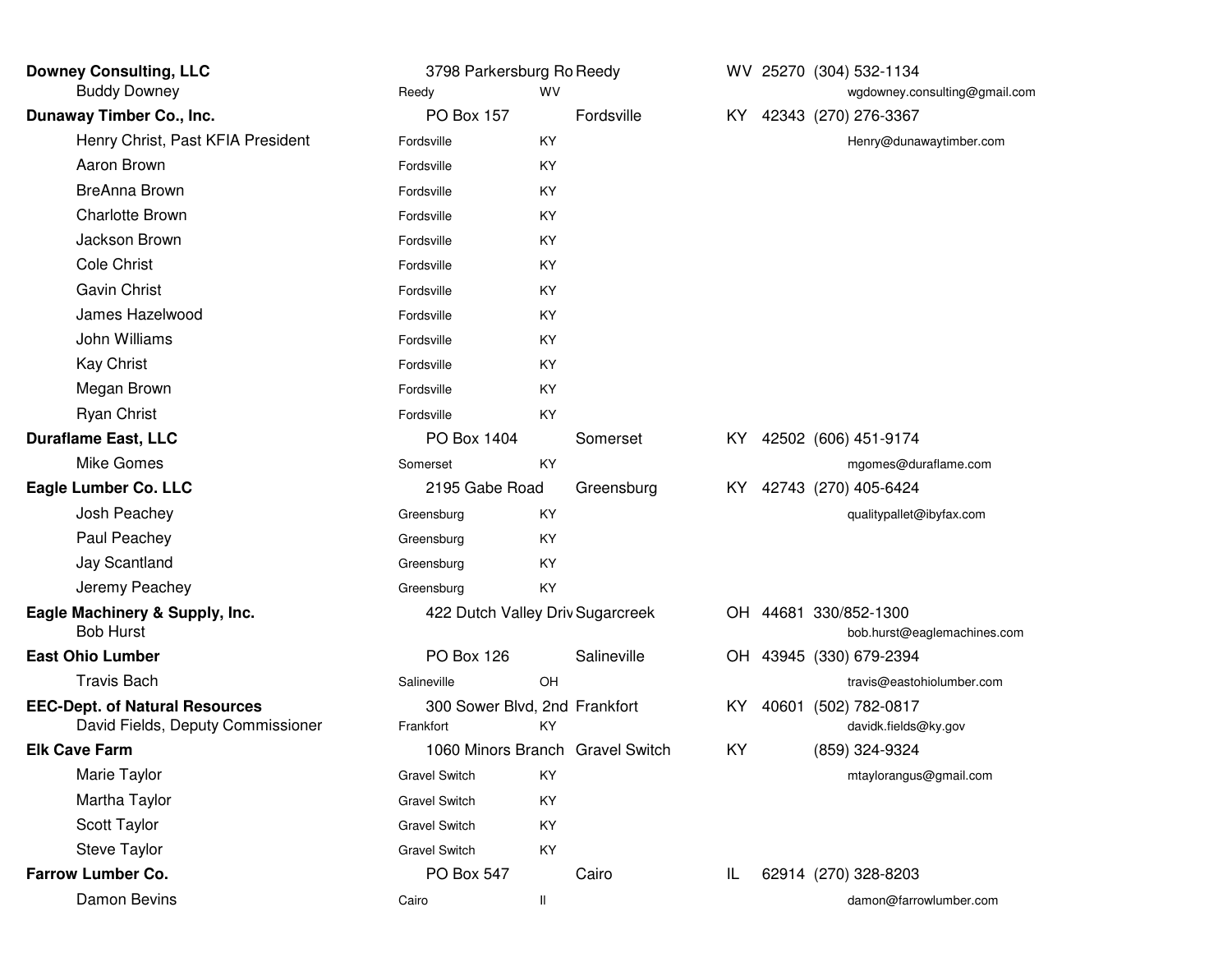| Feldman                              |                                    |           | Versailles    | KY   |                                  |
|--------------------------------------|------------------------------------|-----------|---------------|------|----------------------------------|
| David Feldman, Past KFIA President   |                                    |           |               |      |                                  |
| Froedge Machine & Supply Co. Inc.    | 317 Radio Station Ro Tompkinsville |           |               |      | KY 42167 270/487-5891            |
| H. Tom Froedge                       |                                    |           |               |      | ht.froedge@froedge.com           |
| <b>FSC US</b>                        | 1640 Sevier Terrace Kingsport      |           |               | KY.  | 37660 (423) 341-8666             |
| Tom Kain                             | Kingsport                          | <b>TN</b> |               |      | t.kain@us.fsc.org                |
| <b>Gay Brothers Lumber</b>           | 3222 Hwy 1482                      |           | Oneida        | KY.  | 40972 (606/847-9009)             |
| Darrin Gay                           |                                    |           |               |      | gblandl.darrin@windstream.net    |
| Tonya Gay                            |                                    |           |               |      |                                  |
| G.F. Hardwoods, Inc.                 | 9880 Clay County Hw Moss           |           |               | TN   | 38575 800/844-3944               |
| <b>Quentin Moss</b>                  |                                    |           |               |      | quentin@gfhardwoods.com          |
| Tony Trobaugh                        |                                    |           |               |      |                                  |
| Goldman                              | 1170 W State Route (Sulpher        |           |               | IN   | 47174 (517) 230-1235             |
| Mike Goldman                         | Sulpher                            | IN        |               |      | mwgoldman@aol.com                |
| Goodfellow                           | 1120 Booker Pike                   |           | Shelbyville   |      | KY 40065 (502) 494-0791          |
| <b>Kris Vance</b>                    | Shelbyville                        | KY        |               |      | kvancegoodfellow@outlook.com     |
| <b>Goodwood Lumber LLC</b>           | <b>PO Box 848</b>                  |           | McMinnville   |      | TN 37111 (931) 668-3252          |
| Kerry Kerr                           | McMinnville                        | TN        |               |      | tisha@mayfieldlumber.com         |
| <b>Russell Kerr</b>                  | <b>Bowling Green</b>               | KY        |               |      |                                  |
| <b>Graf and Thomas Lumber/GTL</b>    | PO Box 555                         |           | Vanceburg     |      | KY 41179 (606) 796-3133          |
| Damon Graf                           | Vanceburg                          | KY        |               |      |                                  |
| <b>Steven Thomas</b>                 | Vanceburg                          | KY        |               |      | thomasblmbr@outlook.com          |
| <b>Graham Pallet - Millwood Inc.</b> | 3234 Celina Road                   |           | Tompkinsville |      | KY 42167 (270) 487-6609          |
| MacRyan Bartley                      | Tompkinsville                      | KY        |               |      | mbartley@millwoodinc.com         |
| <b>GreenTree Forest Products</b>     | 746 Muses Mill Rd.                 |           | Wallingford   | KY . | 41093 (606) 876-5551             |
| <b>Barry Hamm</b>                    | Wallingford                        | KY        |               |      |                                  |
| Greg Wells                           | Wallingford                        | KY        |               |      |                                  |
| James Wells                          | Wallingford                        | KY        |               |      | james@greentreeforest.com        |
| Keith Henry                          | Wallingford                        | ΚY        |               |      |                                  |
| <b>GTL Lumber Inc.</b>               | 1301 Adams Lane                    |           | Ironton       |      | OH 45638 (740) 250-4227          |
| Erin Cox                             | Ironton                            | OH        |               |      | erin@gtllumber.com               |
| H & S Lumber Inc.                    | PO Box 606                         |           | Clay City     | KY.  | 40312 (606) 663-9422             |
| Tom DeFilippo                        | Clay City                          | KY        |               |      | hs_lumber@yahoo.com              |
| <b>Hardwood Federation</b>           | 1101 K Street NW, SI Washington    |           |               | DC.  | 20007 (202) 463-2705             |
| Dana Lee Cole                        | Washington                         | DC        |               |      | dana.cole@hardwoodfederation.com |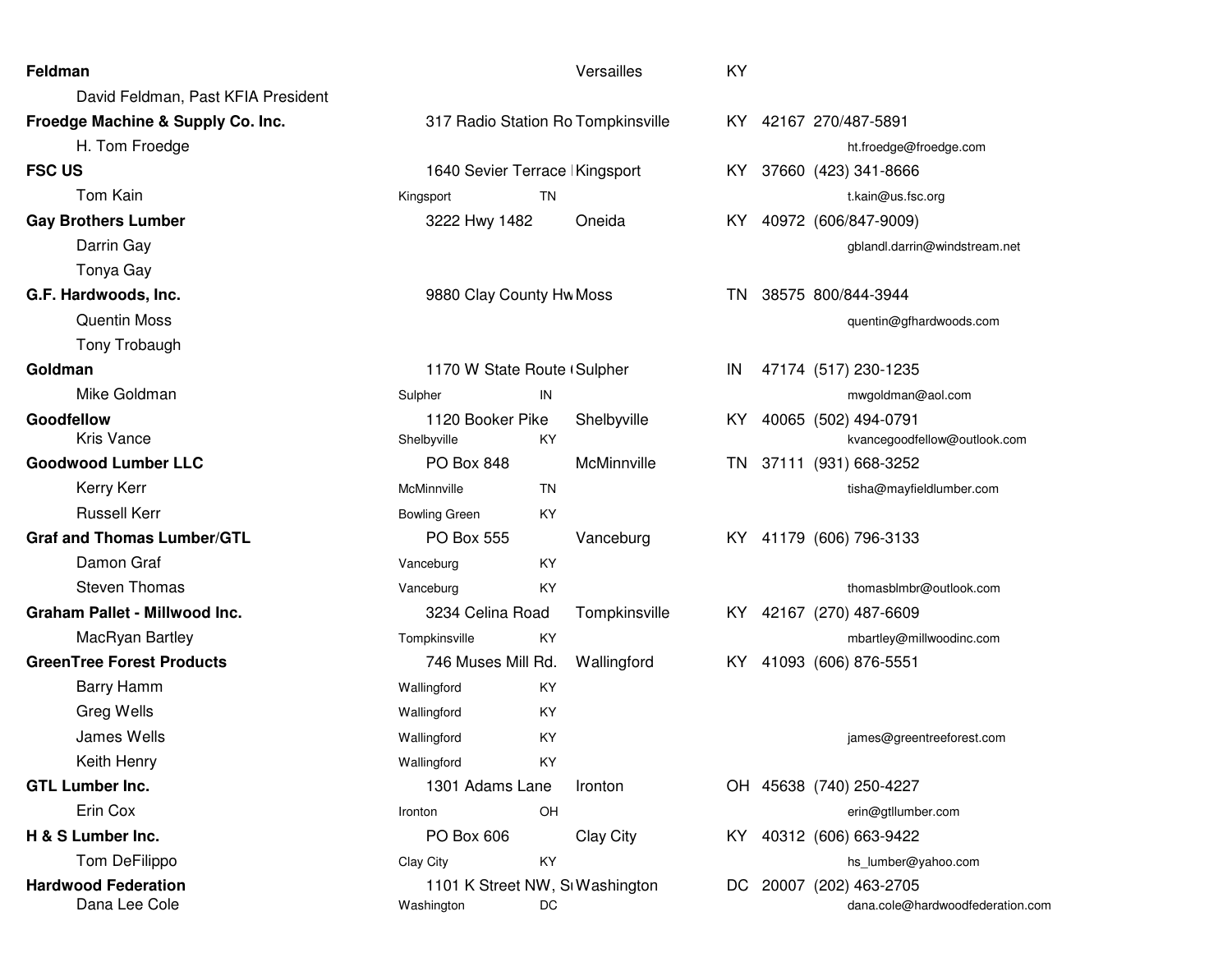| <b>Hardwood Market Report</b>                                                              | 780 Ridge Lake Blvd Memphis                                                  |                                     |                                      | TN.  |      | 38120 901/767-9126                                                                   |
|--------------------------------------------------------------------------------------------|------------------------------------------------------------------------------|-------------------------------------|--------------------------------------|------|------|--------------------------------------------------------------------------------------|
| Andy Johnson                                                                               |                                                                              |                                     |                                      |      |      | andy@hmr.com                                                                         |
| <b>Brian Cruzen</b>                                                                        |                                                                              |                                     |                                      |      |      |                                                                                      |
| <b>Harned William</b>                                                                      |                                                                              |                                     | 3144 Wilson Creek R Lebanon Junction |      |      | KY 40150 (502) 592-9147                                                              |
| <b>Bill Harned</b>                                                                         | Lebanon Junction                                                             | KY                                  |                                      |      |      | bhpls3728@gmail.com                                                                  |
| <b>Harold White Lumber Inc.</b><br>Lee White<br>Ray White<br>Ray White II<br>Sawyer White  | 2920 Flemingsburg R Morehead<br>Morehead<br>Morehead<br>Morehead<br>Morehead | KY<br>KY<br>KY<br>KY                |                                      | KY.  |      | 40351 (606) 784-7573<br>lwhite@haroldwhitelumber.com<br>rwhite@haroldwhitelumber.com |
| <b>Hart County Hardwoods LLC</b>                                                           | 67 Cedar Lane Road Munfordville                                              |                                     |                                      | KY I |      | 42767 (270) 570-3620                                                                 |
| Paul P. Byler                                                                              | Munfordville                                                                 | KY                                  |                                      |      |      | hchllc@ibyfax.com                                                                    |
| <b>Hartzell Hardwoods</b>                                                                  | 1025 S. Roosevelt Av Piqua                                                   |                                     |                                      |      |      | OH 45356 (937) 615-1940                                                              |
| <b>Coby Short</b>                                                                          | Piqua                                                                        | OH                                  |                                      |      |      | cshort@hartzell.com                                                                  |
| Jerrod Free                                                                                | Piqua                                                                        | OH                                  |                                      |      |      |                                                                                      |
| <b>Harvey Lumber LLC</b>                                                                   | 170 Bliss Road                                                               |                                     | Columbia                             | KY   |      | $(270)$ 634-1018                                                                     |
| <b>Steve Harvey</b>                                                                        | Columbia                                                                     | KY                                  |                                      |      |      | harveylumber@yahoo.com                                                               |
| <b>Havco Wood Products, LLC</b>                                                            | PO Box 1342                                                                  |                                     | Cape Girardeau                       | MO.  |      | 63702 (573) 225-9500                                                                 |
| Ronnie Laurentius                                                                          | Cape Girardeau                                                               | <b>MO</b>                           |                                      |      |      | rlaurentius@havco.com                                                                |
| <b>Steve Moore</b>                                                                         | Vonore                                                                       | <b>TN</b>                           |                                      |      |      | smoore@havco.com                                                                     |
| <b>Hermitage Hardwood</b><br>Jason Dishman                                                 | 105 Ridgedale Drive Cookeville<br>Cookeville                                 | <b>TN</b>                           |                                      | TN.  |      | 38501 (606) 340-6243<br>jdishman@hermitagehardwood.com                               |
| <b>HMC Corp.</b>                                                                           | 20 Benton Rd                                                                 |                                     | Columbia                             | NJ   | 7832 | 570/460-0286                                                                         |
| <b>Steve Bauder</b>                                                                        |                                                                              |                                     |                                      |      |      | shbinc@ptd.net                                                                       |
| Homer Gregory Co. Inc.                                                                     | 620 Ky Hwy 519                                                               |                                     | Morehead                             | KY.  |      | 40351 (606) 784-4707                                                                 |
| Kathy Armstrong                                                                            | Morehead                                                                     | KY                                  |                                      |      |      | ricklumber@roadrunner.com                                                            |
| Rick Armstrong, Past KFIA President                                                        | Morehead                                                                     | KY                                  |                                      |      |      | ricklumber@roadrunner.com                                                            |
| <b>Independent Stave Company</b><br>Andy Holloway<br><b>Dominic Stelzer</b><br>Jack Urmann | <b>PO Box 104</b><br><b>Bowling Green</b><br>Columbia<br>Columbia            | <b>KY</b><br><b>MO</b><br><b>MO</b> | Lebanon                              |      |      | MO 65536 (662) 212-3496<br>andy.holloway@independentstavecompany.com                 |
| Industrial Carbide Saw & Tool Corp.                                                        | 4812 Pinewood Rd                                                             |                                     | Louisville                           | KY.  |      | 40218 502/968-8104                                                                   |
| Chip Crush                                                                                 |                                                                              |                                     |                                      |      |      | bcrush@icstc.com                                                                     |
| Danny Williams                                                                             |                                                                              |                                     |                                      |      |      |                                                                                      |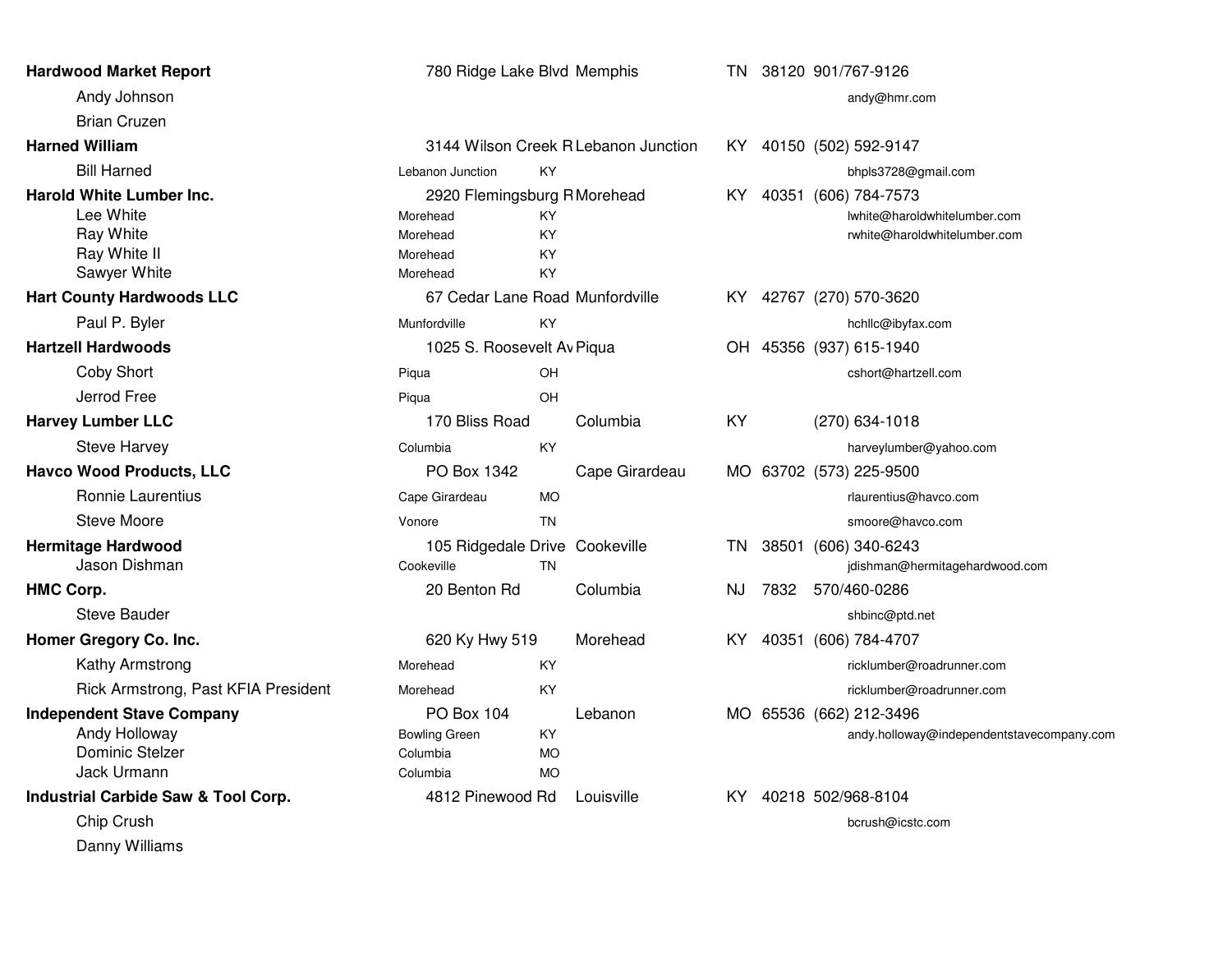| J.W. Perry Lumber, LLC                    | 670 Caney Creek Ro: Caneyville  |            |                 |     | KY 42721 (270) 634-3145      |
|-------------------------------------------|---------------------------------|------------|-----------------|-----|------------------------------|
| <b>Cindy Perry</b>                        | Leitchfield                     | KY.        |                 |     |                              |
| Doug Lewis                                | Leitchfield                     | KY         |                 |     | doug@jwperrylumber.com       |
| Jeff Perry                                | Leitchfield                     | KY         |                 |     | jeff@jwperrylumber.com       |
| <b>James Ritter Lumber</b>                | PO Box 10                       |            | Summer Shade    |     | KY 42166 (606) 875-0902      |
| <b>Robert Ousley</b>                      | Summer Shade                    | KY.        |                 |     | robert@jamesritterlumber.com |
| <b>Jarvis Insurance Agency</b>            | PO Box 13                       |            | Somerset        | KY. | 42502 606/678-4891           |
| <b>Preston McClurg</b>                    |                                 |            |                 |     | info@jarvisinsagency.com     |
| <b>Kentucky Department of Agriculture</b> | 105 Corporate Drive Frankfort   |            |                 | KY. | 40601 502/782-9265           |
| <b>Timothy Hughes</b>                     |                                 |            |                 |     | timd.hughes@ky.gov           |
| Ryan Quarles, Commissioner                |                                 |            |                 |     |                              |
| <b>Kentucky Div. of Forestry</b>          | 300 Sower Blvd, 4th I Frankfort |            |                 | KY. | 40601 502/564-4496           |
| Steve Kull                                |                                 |            |                 |     | steve.kull@ky.gov            |
| Brandon Howard, State Forester            |                                 |            |                 |     |                              |
| Pam Snyder                                |                                 |            |                 |     |                              |
| <b>Stewart West</b>                       |                                 |            |                 |     |                              |
| <b>Bill Knott</b>                         |                                 |            |                 |     |                              |
| <b>Kentucky Division of Forestry</b>      | 120 Gaines Drive                |            | Campbellsville  | KY. | 42718 (270) 206-2640         |
| James Baunach, Insp. Of the Year          | Campbellsville                  | KY         |                 |     | james.baunach@ky.gov         |
| Lucy Gregory                              | Campbellsville                  | KY         |                 |     | james.baunach@ky.gov         |
| Kentucky Energy & Environment Cabinet     | 300 Sower Blvd 2nd Floor        |            |                 |     | 502/782-0817                 |
| David Fields, Deputy Commissioner         |                                 |            |                 |     | davidk.fields@ky.gov         |
| Rebecca Goodman, Secretary                |                                 |            |                 |     |                              |
| <b>Kentucky Hardwood Lumber</b>           | PO Box 983                      |            | Somerset        | KY. | 42502 (606) 678-2842         |
| <b>Coby Stephens</b>                      | Somerset                        | KY         |                 |     | cobys@somersetwood.com       |
| <b>Robert Cornett</b>                     | Somerset                        | KY         |                 |     |                              |
| <b>Kentucky River Properties, LLC</b>     | 300 Black Gold Blvd Hazard      |            |                 | KY  | 41701 (606) 439-4518         |
| Chris Osborne                             | Hazard                          | KY         |                 |     | chris@krpky.com              |
| Kingsford Mfg.                            | 9500 S Hwy 27                   |            | <b>Burnside</b> | KY. | 42633 (606) 307-9017         |
| Joe Brown                                 | <b>Burnside</b>                 | KY         |                 |     | joe.brown1@clorox.com        |
| Koetter Woodworking, Inc.                 | 533 Louis Smith Rd. Borden      |            |                 | IN  | 47106 (812) 923-4525         |
| Jerry Koetter                             | Borden                          | IN         |                 |     |                              |
| Jerry Renneker                            | Borden                          | ${\sf IN}$ |                 |     | Jerry@Koetterwoodworking.com |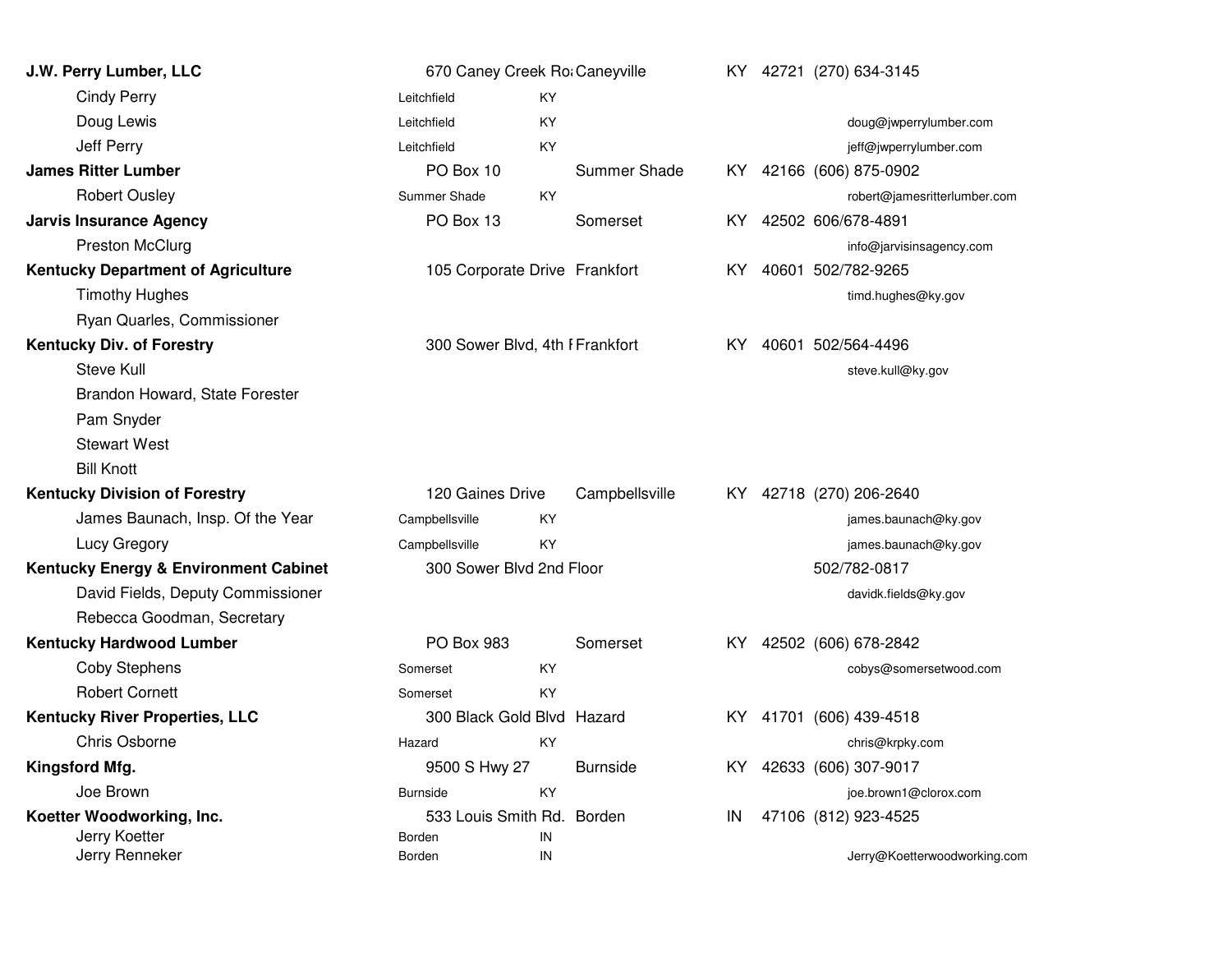| Koppers Inc.                                                        | 962 Eli Road                                                     |                            | Bon Aqua             |      |       | TN 37025 (615) 707-2480                               |
|---------------------------------------------------------------------|------------------------------------------------------------------|----------------------------|----------------------|------|-------|-------------------------------------------------------|
| <b>Brian Johnson</b>                                                | Bon Aqua                                                         | TN                         |                      |      |       | johnsonba@koppers.com                                 |
| <b>Chuck Black</b>                                                  | Charlotte                                                        | <b>TN</b>                  |                      |      |       | blackcg@koppers.com                                   |
| Michael Embry                                                       | Somerset                                                         | KY                         |                      |      |       | embrymt@koppers.com                                   |
| La-Z-Boy Corp                                                       |                                                                  | 500 Walnut Grove Rc Dayton |                      | TN.  |       | 37321 423/775-3900                                    |
| Keith Byrge                                                         |                                                                  |                            |                      |      |       | kbyrge@la-z-boy.com                                   |
| <b>Ladd Forest Consulting</b>                                       | 396 Cummins lane                                                 |                            | Eddyville            | KY I |       | 42038 (270) 836-8084                                  |
| Michael Ladd                                                        | Eddyville                                                        | KY                         |                      |      |       | laddforester@peoplepc.com                             |
| <b>Laurel County Wood Products</b>                                  | 7877 W Hal Rogers F London                                       |                            |                      | KY.  |       | 40741 (606) 864-3706                                  |
| Alan Williams                                                       | London                                                           | KY                         |                      |      |       | alan.williams.ky@gmail.com                            |
| Leanhart                                                            | PO Box 23                                                        |                            | LaGrange             | KY.  | 40031 |                                                       |
| Mary Leanhart                                                       | LaGrange                                                         | KY                         |                      |      |       | mleanhart@aol.com                                     |
| Tony Leanhart, Past President                                       | LaGrange                                                         | KY                         |                      |      |       |                                                       |
| <b>Lebanon Oak Flooring Co., LLC</b>                                | PO Box 669                                                       |                            | Lebanon              | KY.  |       | 40033 (270) 692-2128                                  |
| Charles Goodin Jr.                                                  | Lebanon                                                          | KY                         |                      |      |       |                                                       |
| Greg Gupton                                                         | Lebanon                                                          | KY                         |                      |      |       |                                                       |
| J. Don Goodin                                                       | Lebanon                                                          | KY                         |                      |      |       | don@lebanonoak.com                                    |
| Lewis Lumber & Milling, Inc.                                        | 146 Reliance Road                                                |                            | Dickson              | TN - |       | 37055 (615) 560-0324                                  |
| Tom Edwards                                                         | <b>Dickson</b>                                                   | TN                         |                      |      |       | tedwards@lewismilling.com                             |
| <b>Lincoln Hardwood Lumber</b>                                      | 3574 KY Hwy 198                                                  |                            | Hustonville          | KY.  |       | 40437 (606) 303-3758                                  |
| Jacob Weaver                                                        | Hustonville                                                      | KY                         |                      |      |       |                                                       |
| Josiah Hershberger                                                  | Hustonville                                                      | <b>KY</b>                  |                      |      |       | lincolnhardwood@ibyfax.com                            |
| <b>LiTS</b>                                                         | 88 Jasper Road                                                   |                            | Piketon              |      |       | OH 45661 740/443-4364                                 |
| Aaron Murray                                                        |                                                                  |                            |                      |      |       | aaron.murray@litsystem.com                            |
| Gage Hickman                                                        |                                                                  |                            |                      |      |       |                                                       |
| Aaron Swords                                                        |                                                                  |                            |                      |      |       |                                                       |
| Little River Lbr. Co. LLC                                           | PO Box 19533                                                     |                            | Asheville            | NC . |       | 28815 (828) 320-8290                                  |
| Danny Arnold                                                        | Ashville                                                         | <b>NC</b>                  |                      |      |       | arnold@littleriverlumber.com                          |
| Logs 2 Lumber 2 You                                                 | PO Box 210246                                                    |                            | Nashville            | KY.  |       | 37221 305/431-6995                                    |
| Alan Zhong                                                          |                                                                  |                            |                      |      |       |                                                       |
| <b>MacBeath Hardwood Co</b>                                         | PO Box 245                                                       |                            | Edinburgh            | IN   |       | 46124 (812) 526-9743                                  |
| Dewayne Feltner                                                     | Edinburgh                                                        | IN                         |                      |      |       | dfeltner@macbeath.com                                 |
| MacDonald & Owen Lumber Co.<br>Michael Peger<br><b>Steve Parker</b> | 351 Scotty's Way<br><b>Bowling Green</b><br><b>Bowling Green</b> | KY<br>KY                   | <b>Bowling Green</b> |      |       | KY 42101 (270) 745-7200<br>michael@hardwoodlumber.net |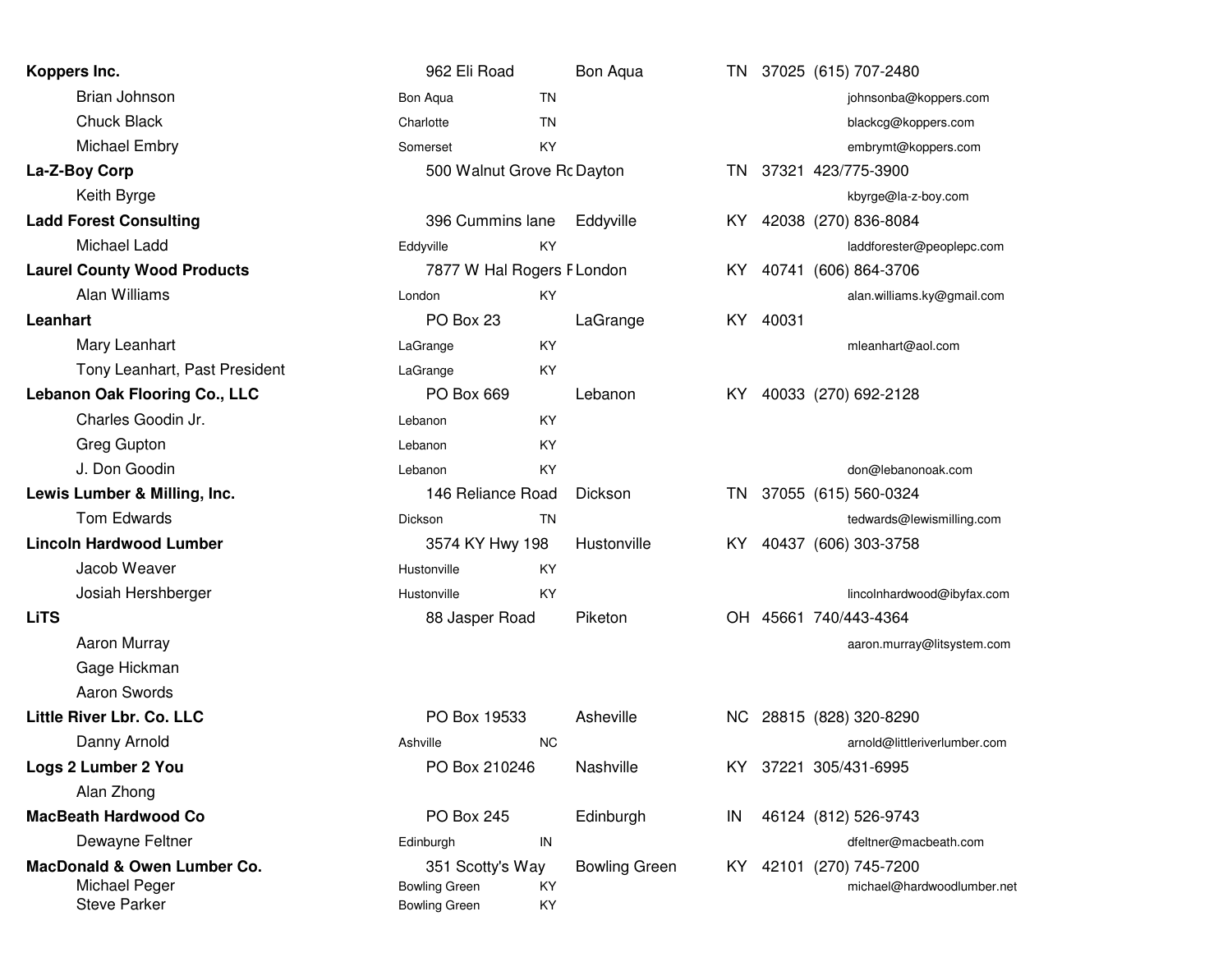| <b>Macon Lumber Co.</b>                              | PO Box 511                                      |           | <b>Red Boiling Springs</b> |      | TN 37150 (615) 572-9123                                   |
|------------------------------------------------------|-------------------------------------------------|-----------|----------------------------|------|-----------------------------------------------------------|
| Jackie Rich                                          | <b>Red Boiling Springs</b>                      | TN        |                            |      | maconlumberco@nctc.com                                    |
| <b>Sherry Rich</b>                                   | <b>Red Boiling Springs</b>                      | TN        |                            |      |                                                           |
| <b>Maxwell Brothers Lumber</b>                       | 4564 Hwy 60 West                                |           | Lewisport                  | KY I | 42351 (270) 295-3955                                      |
| Paul Maxwell                                         | Lewisport                                       | KY        |                            |      | 1maxwellbrother@gmail.com                                 |
| <b>Meade Equipment</b>                               | 1797 Lexington Road Georgetown                  |           |                            | KY.  | 40324 859/623-2030                                        |
| Leo New                                              |                                                 |           |                            |      | leonard.new@meadetractor.com                              |
| Stephen Riddle                                       |                                                 |           |                            |      |                                                           |
| <b>Messersmith Manufacturing Inc</b>                 | 2612 F. Road                                    |           | <b>Bark River</b>          | ΜI   | 49807 906/466-9010                                        |
| Craig Albright                                       |                                                 |           |                            |      | calbright@burnchips.com                                   |
| <b>Midwest Hardwood Company LLC.</b><br>Dax Redden   | 9540 83rd Ave N<br>Maple Grove                  | <b>MN</b> | Maple Grove                |      | MN 55369 (270) 206-0582<br>daxredden@midwesthardwood.com  |
| <b>Missouri Walnut, LLC</b>                          | 1301 Grassy Knob R Robbins                      |           |                            | TN   | 37852 (865) 617-0725                                      |
| Jeff Caldwell                                        | Robbins                                         | TN        |                            |      | jeffmowalnut@yahoo.com                                    |
| Kirk Bachman                                         | Neosho                                          | <b>MO</b> |                            |      | Kirkmowalnut@yahoo.com                                    |
| <b>Mitco Sales</b>                                   | 425 Dowell Street                               |           | Campbellsville             |      | KY 42718 (270) 403-4903                                   |
| <b>Chuck Underwood</b>                               | Campbellsville                                  | KY        |                            |      | cunderwood@mitcosales.com                                 |
| <b>Mullican Flooring</b>                             | PO Box 99                                       |           | Norton                     | VA.  | 24273 (828) 688-9050                                      |
| <b>Tony Honeycutt</b>                                | Norton                                          | <b>VA</b> |                            |      | honeycutt@ccvn.com                                        |
| <b>National Hardwood Lumber Association</b>          | 6830 Raleigh LaGran Memphis                     |           |                            | TN.  | 38184 901/377-1818                                        |
| John Hester                                          |                                                 |           |                            |      | j.hester@nhla.com                                         |
| <b>National Hardwood Magazine</b>                    | PO Box 34908                                    |           | Memphis                    | TN   | 38184 901/372-8280                                        |
| <b>Paul Miller</b>                                   |                                                 |           |                            |      | paul@millerwoodtradepub.com                               |
| <b>New River Hardwoods</b><br>Mark Pierce            | 402 Cedarwood Drive Jamestown<br>Jamestown      | <b>NC</b> |                            | KY.  | 27282 (336) 889-0870<br>mpierce@newriverhardwoods.com     |
| <b>Northwest Hardwoods</b><br><b>Robert McCarthy</b> | 146 Apple Ridge Roa Apple Creek<br>Apple Creek  | OH        |                            |      | OH 44606 (330) 698-5108<br>rob.mccarthy@nwhardwoods.com   |
| <b>Nyle Dry Kilns</b>                                | 12 Stevens Road                                 |           | <b>Brewer</b>              | ME.  | 4412 800/777-6953 ext. 225                                |
| <b>Jeremy Pitts</b>                                  |                                                 |           |                            |      | jpitts@nyle.com                                           |
| <b>Oaks Unlimited</b>                                | 3530 Jonathan Creek Waynesville                 |           |                            | NC.  | 38785 (865) 250-4005                                      |
| <b>Brad Froning</b>                                  | Knoxville                                       | <b>TN</b> |                            |      | bradlfroning@gmail.com                                    |
| <b>Ohio Forestry Assoc., Inc.</b>                    | 507 Main Street, Ste Zanesville                 |           |                            |      | OH 43701 (888) 388-7337                                   |
| Jenna Reese                                          | Zanesville                                      | OH        |                            |      | jenna@ohioforest.org                                      |
| Ohio Valley Veneer, Inc.<br>Kyle Bush                | 2283 State Route 784 South Shore<br>South Shore | KY        |                            |      | KY 41175 (740) 835-7316<br>kyle.bush@ohiovalleyveneer.com |
|                                                      |                                                 |           |                            |      |                                                           |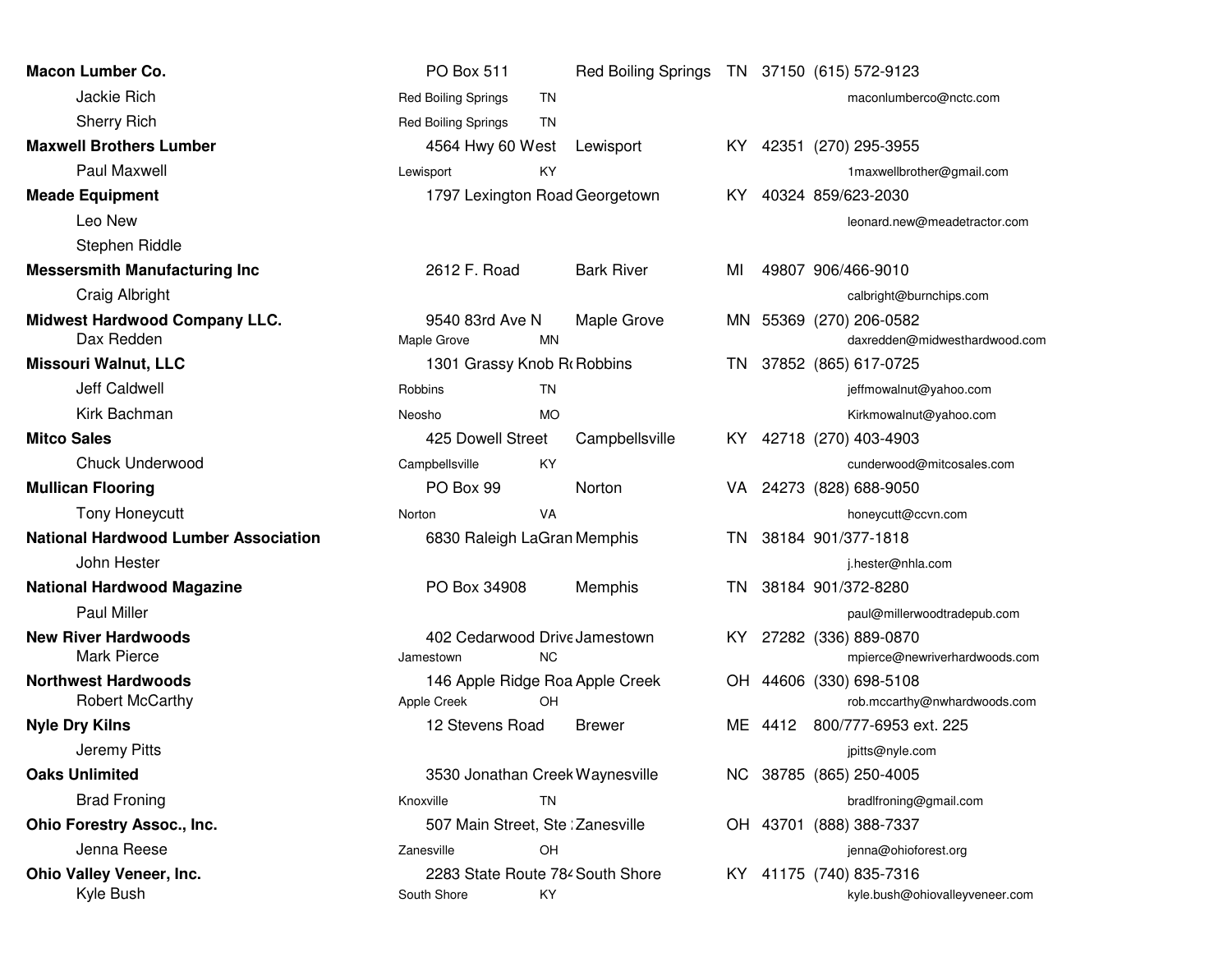| <b>OSMRE/Dept. of Interior</b>               |                   | 771 Corporate Drive : Lexington               |              |    |          | KY 40503 (859) 224-7413                           |
|----------------------------------------------|-------------------|-----------------------------------------------|--------------|----|----------|---------------------------------------------------|
| <b>Clifford Drouet</b>                       | Lexington         | KY.                                           |              |    |          | drouet@osmre.gov                                  |
| <b>Pactiv Evergreen</b><br>Caley Peyton      | Pioneer           | 701 Howard Baker H <sub>1</sub> Pioneer<br>TN |              |    |          | TN 37847 (828) 246-8702<br>caley.peyton@pactiveve |
| <b>Pantron Automation</b>                    | 109 Hubbard St    |                                               | Gastonia     |    |          | NC 38012 704/825-4965                             |
| Steve Hoagland                               |                   |                                               |              |    |          | steve@pantron.com                                 |
| <b>Teresa Clodfelter</b>                     |                   |                                               |              |    |          |                                                   |
| Parkland Packaging & Shipping Co.            |                   | 415 Crab Orchard Rd Somerset                  |              |    |          | KY 42503 (606) 679-2005                           |
| <b>Charles Stevenson</b>                     | Somerset          | ΚY                                            |              |    |          | caslumber@windstream                              |
| Rob Stevenson                                | Somerset          | <b>KY</b>                                     |              |    |          | caslumber@windstream                              |
| Patterson Chip Co.                           | PO Box 657        |                                               | Barbourville |    |          | KY 40906 606/523-9480                             |
| <b>Darryl Centers</b>                        |                   |                                               |              |    |          | darrylc100@hotmail.cor                            |
| Paw Taw John Services, Inc.                  |                   | 18125 N. Ramsey Rd Rathdrum                   |              | ID |          | 82858 208/687-1478                                |
| James Morton                                 |                   |                                               |              |    |          | Holly@pawtaw.com                                  |
| Ed Grambush                                  |                   |                                               |              |    |          |                                                   |
| Pennsylvania Lumbermens Mutual Ins.          |                   | 2005 Market St, Ste 1 Philadelphia            |              |    |          | PA 19103 215/498-2731                             |
| Allan Robinson                               |                   |                                               |              |    |          | cderby@plmins.com                                 |
| <b>Pierce Construction &amp; Maintenance</b> | <b>PO Box 485</b> | Petal                                         |              |    | MS 39465 |                                                   |
| <b>Marty Cornett</b>                         | Petal             | <b>MS</b>                                     |              |    |          | mcornett@piercepcm.co                             |
| Pine Knot Lumber, Inc.                       | PO Box 309        |                                               | Pine Knot    |    |          | KY 42635 (606) 354-2485                           |
| Danny Flick                                  | Pine Knot         | KY.                                           |              |    |          |                                                   |
| <b>Wesley King</b>                           | Pine Knot         | KY.                                           |              |    |          | pklumber@highland.net                             |
| <b>Pixelle Specialty Solutions</b>           |                   | 327 South Paint Stree Chillicothe             |              |    |          | OH 45601 (740) 542-9025                           |
| Jason Roop                                   | Chillicothe       | OH                                            |              |    |          |                                                   |
| Jason Rose                                   | Chillicothe       | OH                                            |              |    |          | jason.rose@pixelle.com                            |
| <b>PJ Clark Lumber</b>                       |                   | 141 Cerulean Road Cadiz                       |              |    |          | KY 42211 (270) 512-6405                           |
| Steven Biggs                                 | Cadiz             | KY                                            |              |    |          | steve@pjclarklumber.co                            |
| <b>Powell Valley Millwork</b>                |                   | 588 Lofty Heights Ro: Clay City               |              |    |          | KY 40312 (606) 663-0974                           |
| Jimmy Thornberry                             | Clay City         | KY                                            |              |    |          | jimmy@pvmillwork.com                              |
| Michael Thornberry                           | Clay City         | KY                                            |              |    |          | michael@pvmillwork.co                             |
| <b>William Perry</b>                         | Clay City         | KY.                                           |              |    |          | bill@pvmillwork.com                               |
| <b>Precision Products</b>                    | 1420 Hugh Ave     |                                               | Louisville   |    |          | KY 40213 859/321-3675                             |
| Eric Muncy                                   |                   |                                               |              |    |          | eric@yourprecision.com                            |
| Nic Braune                                   |                   |                                               |              |    |          |                                                   |
| <b>Andy Short</b>                            |                   |                                               |              |    |          |                                                   |

| f Interior            |                   | 771 Corporate Drive 'Lexington                       |    |          | KY 40503 (859) 224-7413                        |
|-----------------------|-------------------|------------------------------------------------------|----|----------|------------------------------------------------|
| rouet                 | Lexington         | <b>KY</b>                                            |    |          | drouet@osmre.gov                               |
| n<br>/ton             | Pioneer           | 701 Howard Baker H <sub>l</sub> Pioneer<br><b>TN</b> |    |          | TN 37847 (828) 246-8702<br>caley.peyton@pactiv |
| ation                 | 109 Hubbard St    | Gastonia                                             |    |          | NC 38012 704/825-4965                          |
| agland                |                   |                                                      |    |          | steve@pantron.com                              |
| lodfelter             |                   |                                                      |    |          |                                                |
| ging & Shipping Co.   |                   | 415 Crab Orchard Rd Somerset                         |    |          | KY 42503 (606) 679-2005                        |
| itevenson             | Somerset          | KY                                                   |    |          | caslumber@windstr                              |
| enson                 | Somerset          | <b>KY</b>                                            |    |          | caslumber@windstr                              |
| Co.                   | PO Box 657        | Barbourville                                         |    |          | KY 40906 606/523-9480                          |
| nters                 |                   |                                                      |    |          | darrylc100@hotmail                             |
| Services, Inc.        |                   | 18125 N. Ramsey Rd Rathdrum                          | ID |          | 82858 208/687-1478                             |
| orton                 |                   |                                                      |    |          | Holly@pawtaw.com                               |
| วนรh                  |                   |                                                      |    |          |                                                |
| umbermens Mutual Ins. |                   | 2005 Market St, Ste 1 Philadelphia                   |    |          | PA 19103 215/498-2731                          |
| inson                 |                   |                                                      |    |          | cderby@plmins.com                              |
| tion & Maintenance:   | <b>PO Box 485</b> | Petal                                                |    | MS 39465 |                                                |
| nett                  | Petal             | <b>MS</b>                                            |    |          | mcornett@piercepcr                             |
| er, Inc.              | PO Box 309        | Pine Knot                                            |    |          | KY 42635 (606) 354-2485                        |
| ck                    | Pine Knot         | KY                                                   |    |          |                                                |
| ıng                   | Pine Knot         | <b>KY</b>                                            |    |          | pklumber@highland                              |
| / Solutions           |                   | 327 South Paint Stree Chillicothe                    |    |          | OH 45601 (740) 542-9025                        |
| op                    | Chillicothe       | OH                                                   |    |          |                                                |
| se                    | Chillicothe       | <b>OH</b>                                            |    |          | jason.rose@pixelle.o                           |
| r                     |                   | 141 Cerulean Road Cadiz                              |    |          | KY 42211 (270) 512-6405                        |
| ggs                   | Cadiz             | <b>KY</b>                                            |    |          | steve@pjclarklumbe                             |
| illwork               |                   | 588 Lofty Heights Ro: Clay City                      |    |          | KY 40312 (606) 663-0974                        |
| ornberry              | Clay City         | KY                                                   |    |          | jimmy@pvmillwork.c                             |
| hornberry             | Clay City         | KY.                                                  |    |          | michael@pvmillwork                             |
| erry                  | Clay City         | KY                                                   |    |          | bill@pvmillwork.com                            |
| ıcts                  | 1420 Hugh Ave     | Louisville                                           |    |          | KY 40213 859/321-3675                          |
|                       |                   |                                                      |    |          |                                                |

| nterior              | 771 Corporate Drive \ Lexington   |                             |                                    |  |          | KY 40503 (859) 224-7413          |
|----------------------|-----------------------------------|-----------------------------|------------------------------------|--|----------|----------------------------------|
| uet                  | Lexington                         | KY                          |                                    |  |          | drouet@osmre.gov                 |
|                      | 701 Howard Baker Hy Pioneer       |                             |                                    |  |          | TN 37847 (828) 246-8702          |
| מכ                   | Pioneer                           | <b>TN</b>                   |                                    |  |          | caley.peyton@pactivevergreen.com |
| ion                  | 109 Hubbard St                    |                             | Gastonia                           |  |          | NC 38012 704/825-4965            |
| ıland                |                                   |                             |                                    |  |          | steve@pantron.com                |
| dfelter              |                                   |                             |                                    |  |          |                                  |
| ng & Shipping Co.    | 415 Crab Orchard Rd Somerset      |                             |                                    |  |          | KY 42503 (606) 679-2005          |
| evenson              | Somerset                          | KY                          |                                    |  |          | caslumber@windstream.net         |
| ıson                 | Somerset                          | KY                          |                                    |  |          | caslumber@windstream.net         |
| о.                   | PO Box 657                        |                             | <b>Barbourville</b>                |  |          | KY 40906 606/523-9480            |
| ers                  |                                   |                             |                                    |  |          | darrylc100@hotmail.com           |
| rvices, Inc.         |                                   | 18125 N. Ramsey Rd Rathdrum |                                    |  |          | 82858 208/687-1478               |
| ton                  |                                   |                             |                                    |  |          | Holly@pawtaw.com                 |
| ısh                  |                                   |                             |                                    |  |          |                                  |
| nbermens Mutual Ins. |                                   |                             | 2005 Market St, Ste 1 Philadelphia |  |          | PA 19103 215/498-2731            |
| son                  |                                   |                             |                                    |  |          | cderby@plmins.com                |
| on & Maintenance     | <b>PO Box 485</b>                 |                             | Petal                              |  | MS 39465 |                                  |
| ett                  | Petal                             | ΜS                          |                                    |  |          | mcornett@piercepcm.com           |
| r, Inc.              | PO Box 309                        |                             | Pine Knot                          |  |          | KY 42635 (606) 354-2485          |
|                      | Pine Knot                         | KY                          |                                    |  |          |                                  |
| g                    | Pine Knot                         | KY.                         |                                    |  |          | pklumber@highland.net            |
| <b>Solutions</b>     | 327 South Paint Stree Chillicothe |                             |                                    |  |          | OH 45601 (740) 542-9025          |
|                      | Chillicothe                       | OH                          |                                    |  |          |                                  |
|                      | Chillicothe                       | OН                          |                                    |  |          | jason.rose@pixelle.com           |
|                      | 141 Cerulean Road Cadiz           |                             |                                    |  |          | KY 42211 (270) 512-6405          |
| JS                   | Cadiz                             | KY                          |                                    |  |          | steve@pjclarklumber.com          |
| work                 | 588 Lofty Heights Ro: Clay City   |                             |                                    |  |          | KY 40312 (606) 663-0974          |
| rnberry              | Clay City                         | KY                          |                                    |  |          | jimmy@pvmillwork.com             |
| ornberry             | Clay City                         | KY                          |                                    |  |          | michael@pvmillwork.com           |
| ry                   | Clay City                         | KY                          |                                    |  |          | bill@pvmillwork.com              |
| ts                   | 1420 Hugh Ave                     |                             | Louisville                         |  |          | KY 40213 859/321-3675            |
|                      |                                   |                             |                                    |  |          | eric@vourprecision.com           |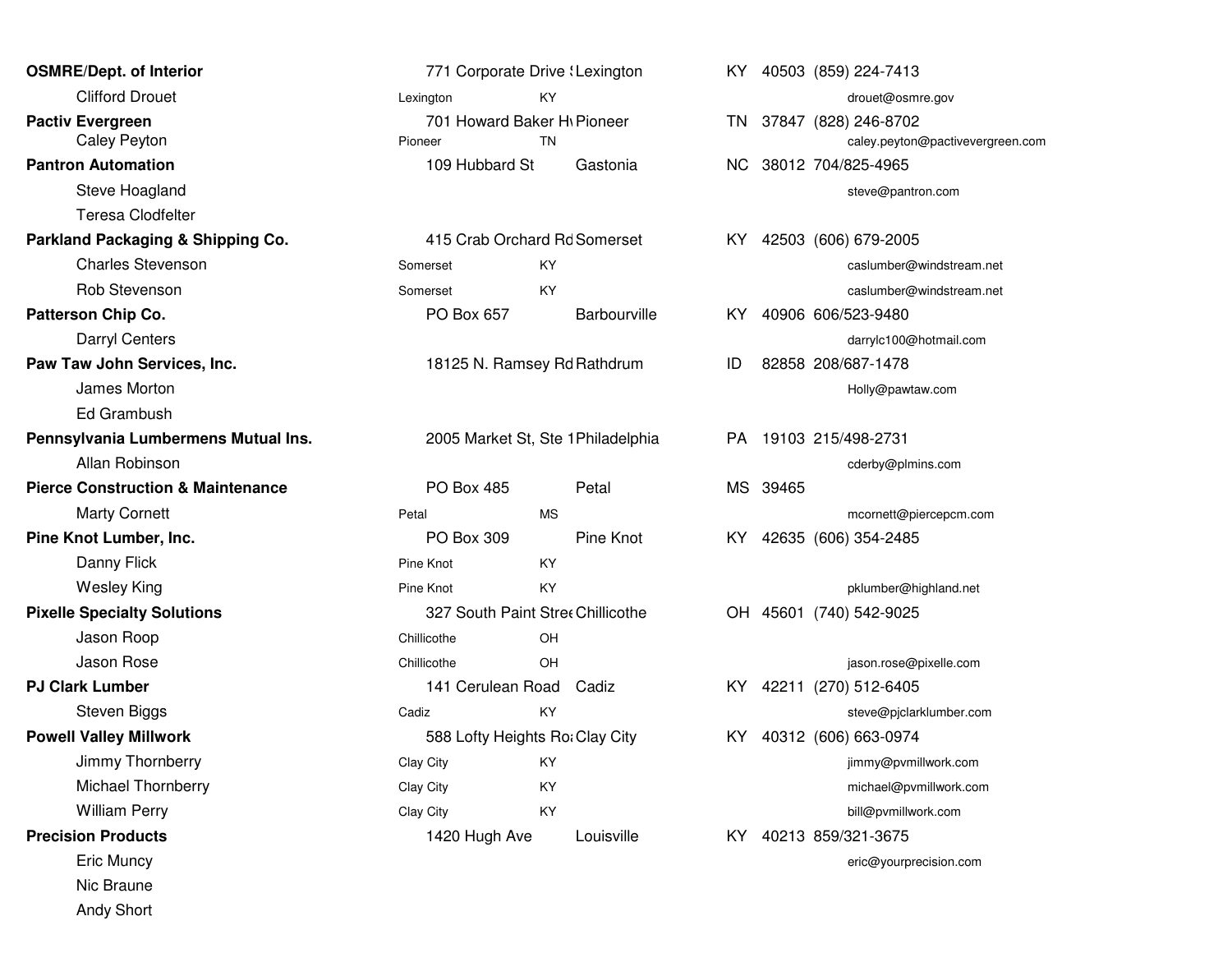| Premium Hardwoods, Inc.           |                                 | 288 Premium Drive Central City  |      | KY 42330 (502) 754-9663     |
|-----------------------------------|---------------------------------|---------------------------------|------|-----------------------------|
| Deron Harris                      | Bremen                          | KY                              |      | deharris@woodunlimited.net  |
| <b>Quality Staves / JW Lumber</b> |                                 | 4250 Flemingsburg R Morehead    | KY.  | 40351 (606) 784-4901        |
| Jeff Weaver                       | Morehead                        | KY                              |      | qualitystaves@yahoo.com     |
| Jody Weaver                       | Morehead                        | KY                              |      |                             |
| <b>Ricer Equipment</b>            |                                 | 49 Good Manor Roac Lucasville   |      | OH 45648 740/222-4258       |
| Danny Gatrell                     |                                 |                                 |      | dgatrell@ricerequipment.com |
| Jerry Smeak - Tigercat            |                                 |                                 |      |                             |
| <b>Robinson Lumber Co. Inc.</b>   |                                 | 4000 Tchoupitoulas New Orleans  |      | LA 70115 (504) 895-6377     |
| C.W. "Toto" Robinson              | New Orleans                     | LA                              |      | trobinson@roblumco.com      |
| Dick Rauh                         | New Albany                      | IN                              |      | drauh@roblumco.com          |
| Eric Renneker                     | New Albany                      | IN                              |      |                             |
| Kelly Hostetter                   | New Orleans                     | LA                              |      | kelly@roblumco.com          |
| Roy Anderson Lumber Co.           | 1115 Columbia Ave               | Tompkinsville                   | KY I | 42167 (800) 577-5576        |
| Anthony Hammond                   | Tompkinsville                   | KY                              |      | ahammond@ralumber.com       |
| Chad McPherson                    | Tompkinsville                   | KY                              |      |                             |
| David Anderson                    | Tompkinsville                   | KY                              |      |                             |
| Kenny Knott                       | Tompkinsville                   | KY                              |      |                             |
| <b>Rusty Hawkins</b>              | Tompkinsville                   | KY.                             |      |                             |
| <b>Rudd Equipment Co.</b>         | 4344 Poplar Level Rc Louisville |                                 | KY . | 40232 (502) 476-4050        |
| Chris Mueller, Director           | Louisville                      | KY.                             |      |                             |
| <b>Patrick Harned</b>             |                                 |                                 |      |                             |
| Darren Hoskins                    |                                 |                                 |      |                             |
| <b>Randall Scott</b>              |                                 |                                 |      |                             |
| S & J Lumber Company LLC          | 3667 Garners Ford R Thurman     |                                 |      | OH 45685 (740) 245-5804     |
| <b>Charles Smith</b>              | Thurman                         | OH                              |      | sjlumberoffice@yahoo.com    |
| S & S Lumber Co. Inc.             | 298 S & S Lumber Ro Rogers      |                                 | KY.  | 41365 (606) 668-7587        |
| Cheyenne Henry                    | Rogers                          | KY                              |      |                             |
| <b>Drew Spencer</b>               | Rogers                          | KY                              |      | sslumber@yahoo.com          |
| <b>Sam Carey Lumber</b>           |                                 | 3108 Fountainside Dr Germantown | TN.  | 38138 (901) 526-0489        |
| Jim Black                         | Germantown                      | TN                              |      | jimblack@samcareylumber.com |
| <b>Sawmill MD</b>                 |                                 | 5672 Cherokee Nene Crestview    | FL   | 32536 850/974-1195          |
| Mike Ballard                      |                                 |                                 |      | mike.ballard@mindspring.com |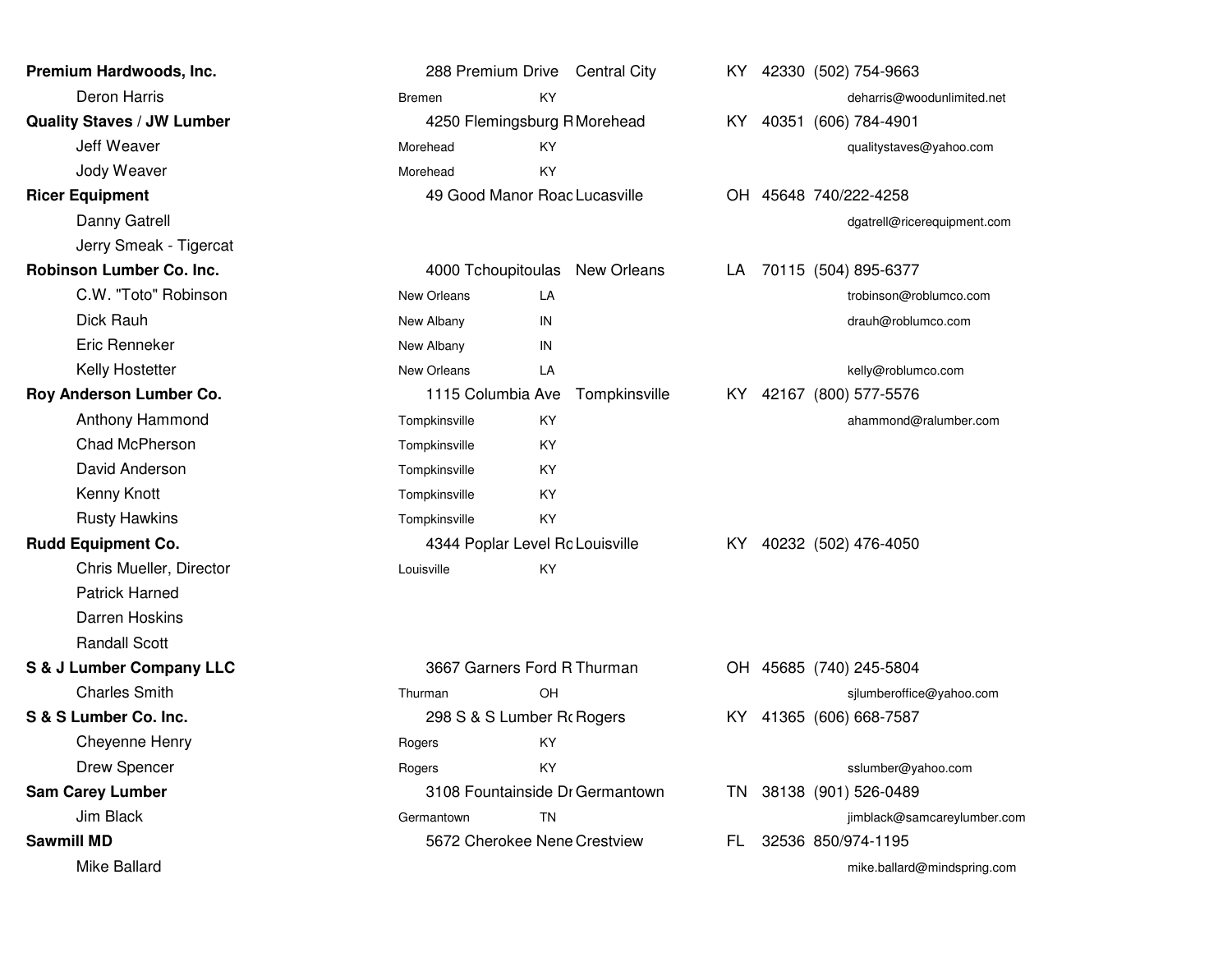| <b>SII Dry Kilns</b>                                                    | 280 Kenwood Roaad Chambersburg                               |                        |      |         | PA 17201 814/335-1839                                        |
|-------------------------------------------------------------------------|--------------------------------------------------------------|------------------------|------|---------|--------------------------------------------------------------|
| Jim Higgins                                                             |                                                              |                        |      |         | jimhiggins@siidrykilns.com                                   |
| Smith Creek, Inc.                                                       | 8991 Louis Smith Ro; Borden                                  |                        | IN   |         | 47106 (812) 923-5111                                         |
| Jay Engle                                                               | Borden                                                       | IN                     |      |         | jengle@smithcreek.com                                        |
| <b>Somerset Wood Products</b>                                           | PO Box 1355                                                  | Somerset               | KY.  |         | 42502 (606) 678-2842                                         |
| <b>Bobby Atkinson</b>                                                   | Somerset                                                     | KY                     |      |         |                                                              |
| <b>Cameron Merrick</b>                                                  | Somerset                                                     | KY.                    |      |         |                                                              |
| <b>Chris Carter</b>                                                     | Somerset                                                     | KY                     |      |         |                                                              |
| George Crawford, KFIA Vice President                                    | Somerset                                                     | KY                     |      |         | gcrawford@somersetwood.com                                   |
| <b>Jeff Eades</b>                                                       | Somerset                                                     | KY.                    |      |         |                                                              |
| <b>Larry Norfleet</b>                                                   | Somerset                                                     | KY                     |      |         |                                                              |
| Steve Merrick, Past KFIA President                                      | Somerset                                                     | KY                     |      |         |                                                              |
| Troy Jamieson                                                           | Somerset                                                     | KY                     |      |         |                                                              |
| <b>Speyside Bourbon Stave Mill</b>                                      | 960 E Main Street                                            | Jackson                |      |         | OH 45640 (540) 246-3929                                      |
| Michael Harold                                                          | Jackson                                                      | OH                     |      |         | mharold@speysidebci.com                                      |
| Paul Henderson                                                          | Jackson                                                      | OH                     |      |         |                                                              |
| <b>Steele William</b>                                                   | 1342 Rolling Ridge W Bowling Green                           |                        | KY I |         | 42103 (270) 250-3215                                         |
| <b>Sharon Steele</b>                                                    | <b>Bowling Green</b>                                         | KY.                    |      |         |                                                              |
| William H. Steele Jr., Past KFIA President                              | <b>Bowling Green</b>                                         | KY                     |      |         | billktl45@gmail.com                                          |
| <b>Stella-Jones Corporation</b>                                         | 3818 South County R Winslow                                  |                        | IN   |         | 47598 (812) 582-3325                                         |
| <b>Beryl Beagle</b>                                                     | Winslow                                                      | IN                     |      |         |                                                              |
| Chris Womack                                                            | Winslow                                                      | IN                     |      |         |                                                              |
| Craig Van Fleet                                                         | Winslow                                                      | IN                     |      |         |                                                              |
| James Maltese                                                           | Winslow                                                      | IN                     |      |         | jmaltese@stella-jones.com                                    |
| <b>Jason Dallas</b>                                                     | Winslow                                                      | IN                     |      |         |                                                              |
| <b>Stephens Hardwood LLC</b><br>Jerry Stephens<br><b>Tonya Stephens</b> | 146 Straight Ford Chi Huntsville<br>Huntsville<br>Huntsville | <b>TN</b><br><b>TN</b> | TN   |         | 37756 (423) 663-2564<br>stephenshardwood@highland.net        |
| <b>Strader Brothers LLC</b><br>Mervin Strader, Past KFIA President      | PO Box 969<br>Elkton                                         | Elkton<br>KY.          |      |         | KY 42220 (270) 604-1741<br>straderbrothers.logging@gmail.com |
| Superior Hardwoods of Ohio, Inc.                                        | 134 Wellston Industri Wellston                               |                        |      |         | OH 45692 (740) 988-7284                                      |
| Doug Schwemlein                                                         | Wellston                                                     | OH                     |      |         | doug.schwemlein@shlumber.com                                 |
| <b>T S Manufacturing</b>                                                | 25 Union Street                                              | Dover Foxcroft         |      | ME 4426 | 207/356-5116                                                 |
| Peter McCarty                                                           |                                                              |                        |      |         | peterm@tsman.com                                             |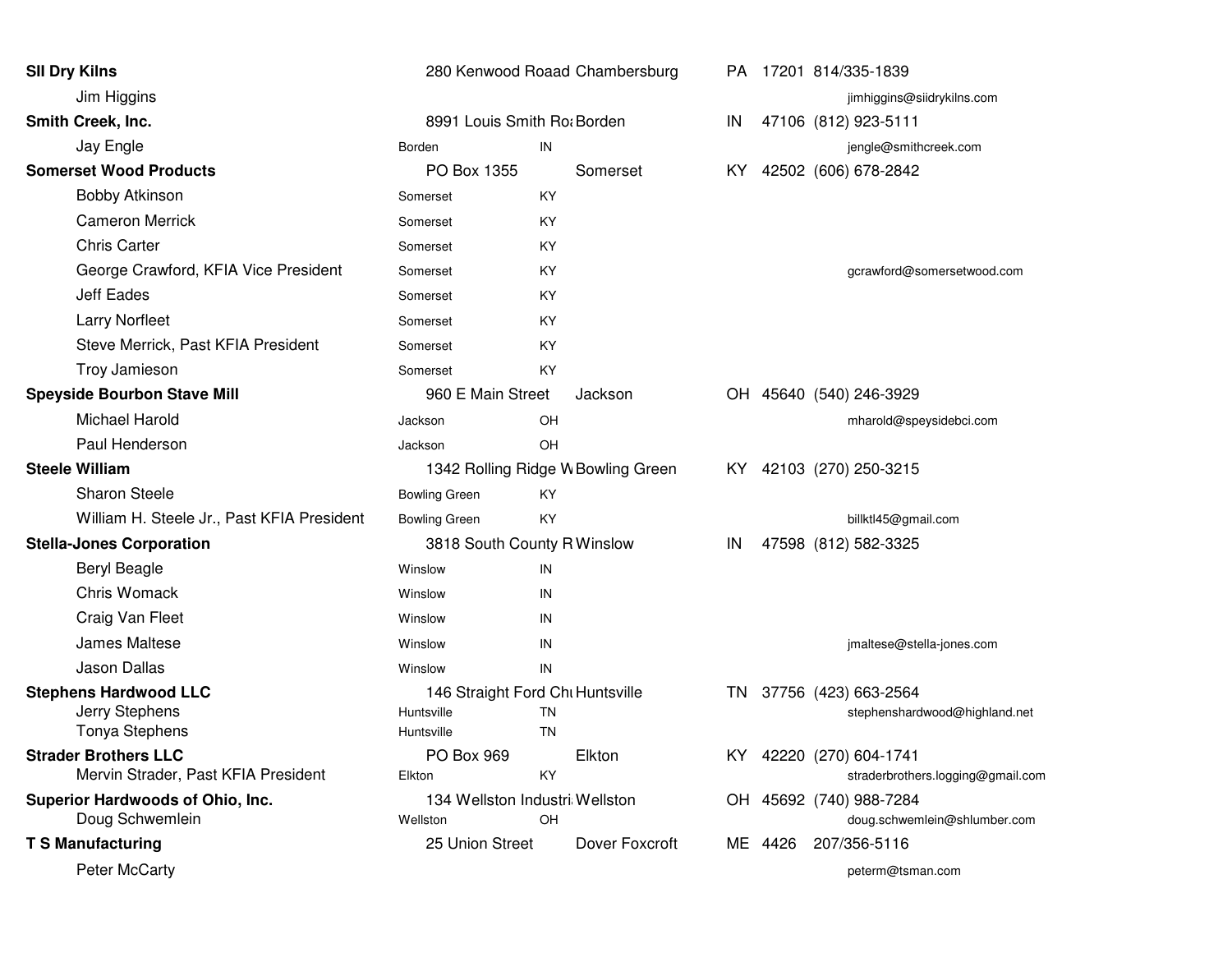| <b>Tarter Wood Products</b>                | PO Box 10                        |                 | Dunnville      |     |       | KY 42528 (606) 303-4761       |
|--------------------------------------------|----------------------------------|-----------------|----------------|-----|-------|-------------------------------|
| <b>Donald Tarter</b>                       | Dunnville                        | KY              |                |     |       |                               |
| Jon Bastin                                 | Dunnville                        | KY              |                |     |       |                               |
| <b>Keith Tarter</b>                        | Dunnville                        | KY              |                |     |       |                               |
| Mitch Frizbe                               | Dunnville                        | KY              |                |     |       |                               |
| Scott Anderson                             | Dunnville                        | KY              |                |     |       | scott.anderson@tarterusa.com  |
| Taylor Machine Works, Inc.                 | 3690 N Church Ave                |                 | Louisville     |     |       | MS 39339 662/773-3421         |
| Jeff Eisfelder                             |                                  |                 |                |     |       | kreynolds@taylorbigred.com    |
| David Turner                               |                                  |                 |                |     |       |                               |
| <b>Thompson Appalachian Hardwoods</b>      | PO Box 160                       |                 | Huntland       |     |       | TN 37345 (931) 469-7272       |
| Chip Underwood<br>Juan Quintanilla         | Huntland<br>Huntland             | TN<br><b>TN</b> |                |     |       | chip@thompsonappalachian.com  |
| <b>Tioga Hardwoods</b>                     | 3123 N. Lookout Stre Claremont   |                 |                |     |       | NC 28610 (828) 217-4749       |
| <b>Brian Ballard</b>                       | Terrell                          | <b>NC</b>       |                |     |       | brianb@tiogahardwoods.com     |
| <b>TM Hardwoods</b>                        | PO Box 9                         |                 | Helenwood      | TN. | 37755 |                               |
| <b>Terry Robbins</b>                       | Helenwood                        | <b>TN</b>       |                |     |       | terry@tmhardwoods.com         |
| <b>Traxler Farms</b>                       | 733 Griffen Branch               |                 | Vanceburg      |     |       | KY 41179 (606) 796-6108       |
| <b>Phil Traxler</b>                        | Vanceburg                        | KY              |                |     |       | ptraxstar@windstream.net      |
| Laurie Yanoshek                            | Vanceburg                        | KY              |                |     |       |                               |
| Alex Traxler                               | Vanceburg                        | KY              |                |     |       |                               |
| Dave Wilson                                | Vanceburg                        | KY              |                |     |       |                               |
| Lisa Barret                                | Vanceburg                        | KY              |                |     |       |                               |
| Rhonda Wilson                              | Vanceburg                        | KY              |                |     |       |                               |
| Sallie Traxler                             | Vanceburg                        | KY              |                |     |       |                               |
| Savanna Olson                              | Vanceburg                        | KY              |                |     |       |                               |
| Shawn Traxler                              | Vanceburg                        | KY              |                |     |       |                               |
| Zach Traxler                               | Vanceburg                        | KY              |                |     |       |                               |
| <b>Troyer Hardwood LLC</b>                 | 7130 Township Road Fredericktown |                 |                |     |       | OH 43019 (740) 504-2837       |
| Aden L. Troyer                             | Fredericktown                    | OH              |                |     |       |                               |
| <b>U C Coatings</b>                        | PO Box 1066                      |                 | <b>Buffalo</b> |     |       | NY 14215 (931) 982-4390       |
| Jason Goodman                              | <b>Buffalo</b>                   | <b>NY</b>       |                |     |       | jason@uccoatings.com          |
| <b>Underwood Lennie</b>                    | 13035 Crestwood Co Henderson     |                 |                |     |       | KY 42420 (270) 724-8857       |
| Lennie Underwood                           | Henderson                        | KY              |                |     |       |                               |
| <b>US Senator Rand Paul Representative</b> | 1136 Garvey Road                 |                 | <b>Butler</b>  |     |       | KY 41006 859/462-0348         |
| <b>Billy Matthews</b>                      |                                  |                 |                |     |       | bill_matthews@paul.senate.gov |